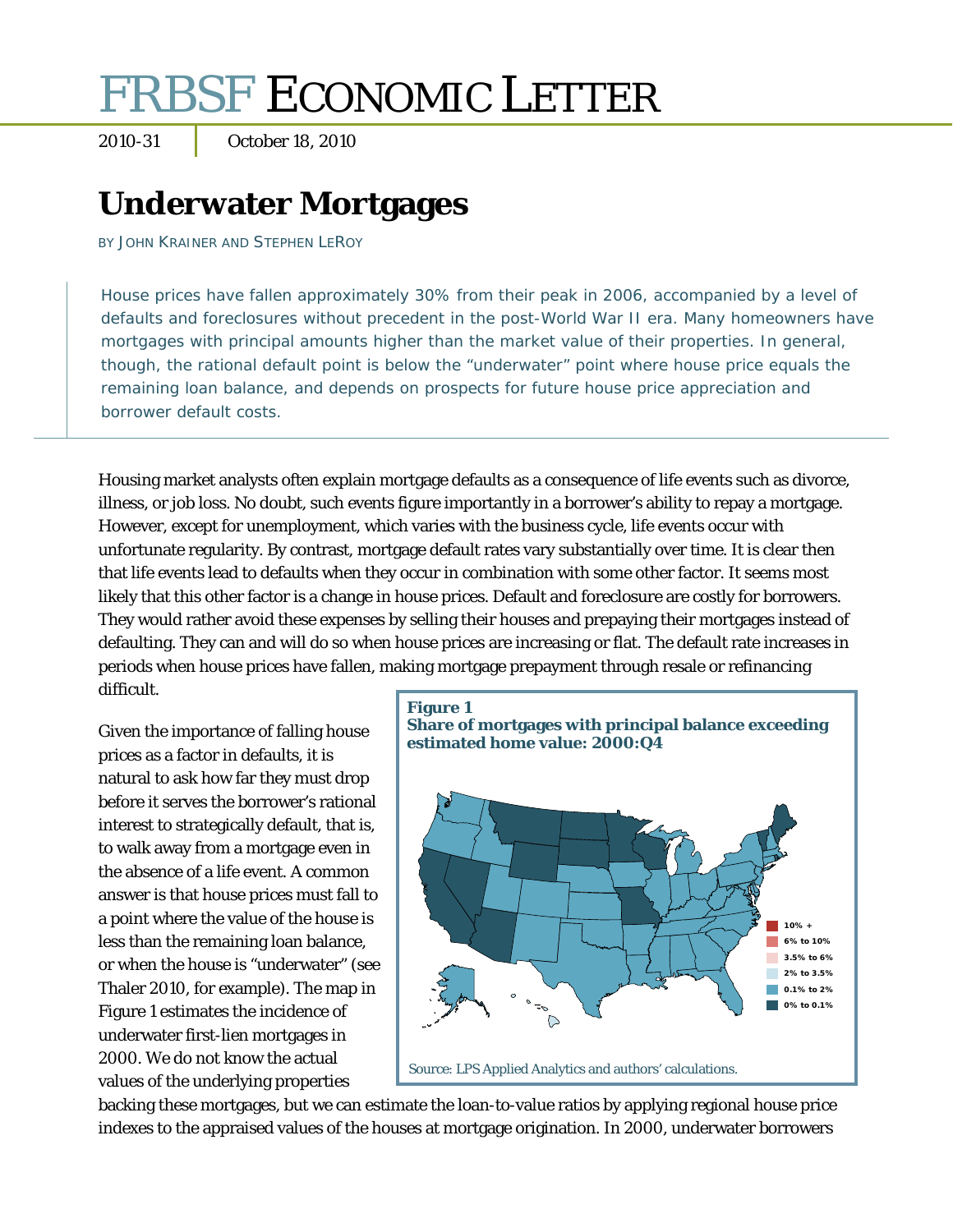were a rarity. The share of such borrowers exceeded 2% in just one state—Hawaii. The actual default rate, defined as the incidence of mortgages 60 days past due or in foreclosure, was about 2%.

The 2010 underwater mortgage map in Figure 2 looks very different. Over the intervening period, underwriting standards had shifted and lenders had become more willing to extend mortgages to borrowers who made small down payments. House prices also fell dramatically. The combination of small initial equity stakes and falling house prices produced a sharp jump in the proportion of underwater mortgages. In California, Florida, and Nevada, more than 20% of mortgages presently have principal balances that are greater than the estimated home values.



#### **Market values versus book values**

At what point does it serve a borrower's rational interest to default? A handy rule of thumb is to use the underwater threshold at which the outstanding loan balance equals the house's market value as the location of the default point. However, that underwater point is not consistent with rational behavior on the part of the borrower (see Merton 1974 and Krainer, LeRoy, and O 2009). To understand why, consider a homeowner who is at the underwater point, with the house value exactly equal to the outstanding balance of the mortgage. Should this borrower strategically default? We argue that the borrower still has incentive to stay in the house. Going forward, the borrower is in a "heads-I-win, tailsyou-lose" position vis-à-vis the lender. If house prices fall further, then the borrower can default immediately, so that declines in house prices translate into losses for the lender. On the other hand, if house prices rise, then the gain accrues to the borrower. With no downside risk, the borrower will not actually be indifferent as to whether to default. Contrary to what many might assume, the borrower will actively prefer not to default. With both upside potential and downside protection against future losses, the borrower rationally should wait before defaulting.

The observation that homeowners will not rationally default as soon as they fall underwater on their mortgages has some powerful implications. First, even though the borrower apparently has no equity in the house because house value is equal to the amount owed on the mortgage, the borrower behaves as though equity were positive by not defaulting. The borrower does not default because the decision to do so is not based on the book, or accounting, value of the homeowner equity, which is zero. Instead, it is based on the economic or "market value" of the equity, which remains positive.

Second, the fact that homeowners distinguish between market and book values of their homeowner equity implies that they also distinguish between the market and book values of their mortgages. This is a simple relationship based on household balance sheet identity. The value of a homeowner's assets (in this case the house) must equal the sum of liabilities (in this case the mortgage) plus the homeowner's equity. The big difference between the market and book value concepts for mortgage valuation is that the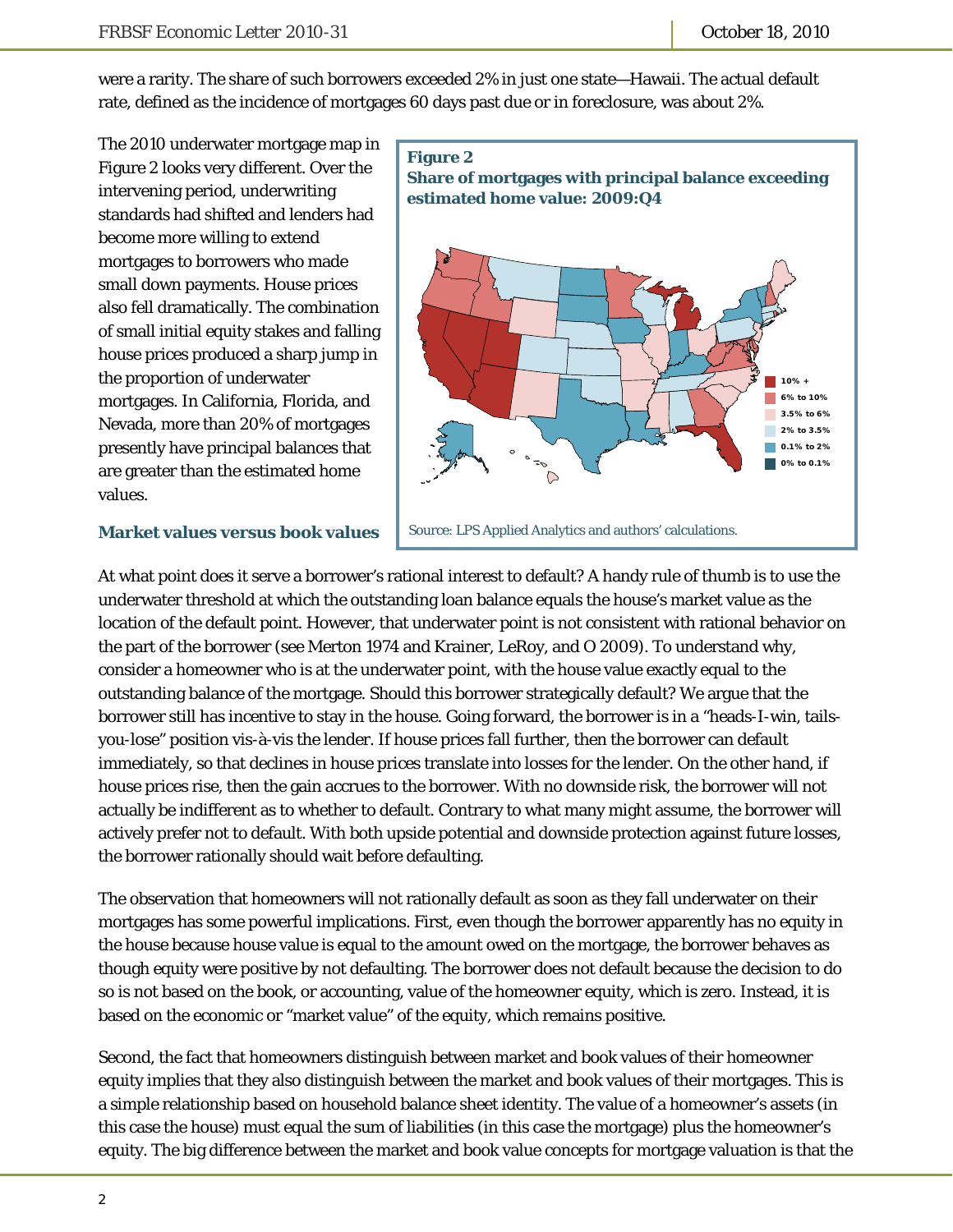market value of a mortgage depends on house prices while the book value of the mortgage does not. Based on market value, the default point is the house price at which the benefits and costs of staying are exactly matched by the benefits and costs of leaving. Put another way, the homeowner defaults when the market, not the book, value of equity is equal to zero or, equivalently, when the market value of the house is equal to the market value of the mortgage liability. The default point calculated this way is always lower than that based on book value, sometimes by a wide margin.

This analysis makes clear that, for rational borrowers, the default decision depends on the market value of equity. The market value of equity in turn will depend on borrower expectations about whether the price of the house will recover, restoring positive equity in a book value sense. It will also depend on the perceived cost of defaulting. The possibility of price appreciation and the costs of default move the rational default point well below the underwater mark. Moreover, the market value of equity hinges on the value of housing services relative to current mortgage payments. For example, suppose that current mortgage payments are low but are scheduled to increase sharply in the future, as with an adjustablerate mortgage. Equity value will be low if price recovery of the house prior to the mortgage reset date is only a remote possibility. In such a case, default is a high probability. However, the low current payments mean that the cost of maintaining the option by not defaulting is also low. In such situations, borrowers might rationally decide not to default prior to the reset date. If so, equity value, though low, will be positive.

Such an analysis assumes that, when homeowners default, they turn over the keys to the lender with no further obligation or cost. In fact, default brings with it a variety of transaction costs, including moving expenses and the cost of a lower credit rating. Borrowers will factor these costs into their default decisions. Such costs further lower the optimal default point, sometimes by a wide margin. Finally, we are not taking into account life event triggers. If life events impair the ability of borrowers to keep up loan payments, they may have no choice but to default, even though, according to this analysis, it is in their benefit to hold on to their houses.

### **Borrower default behavior and the default point**

Does borrower behavior resemble the predictions of theory? We examine this question by plotting the default rate as a function of current loan-to-value ratios for a large sample of mortgages originated from 2000 to 2008 (see Figure 3). For a mortgage that is in default, the current loan-to-value ratio is the ratio on the mortgage at the time of default. Mortgages that ended in prepayments or remained current through the first quarter of 2010 are recorded as nondefaulting. The current loan-to-value ratio on nondefaulting mortgages is estimated by dividing the remaining principal balance on the loan by the estimated home value at the end of the history. Here loan to value is a book value concept, not one based on market values, which are theoretically preferable but impossible to measure directly. The terminal home value is estimated by applying a zip-code-level house price index from the Internet real estate service Zillow to the original appraised home value.

Figure 3 shows that, as house prices decline and current loan-to-value ratios rise, the default rate also rises significantly, at least through most of their range of variation. Second, with the exception of the very high loan-to-value mortgages from 2006, default rates rise steadily even as loan-to-value ratios exceed 100%. This is consistent with the notion that falling house prices trigger default only when they drop by more than the amount that wipes out the book value of equity. On average, borrowers wait for prices to decline further before deciding to default.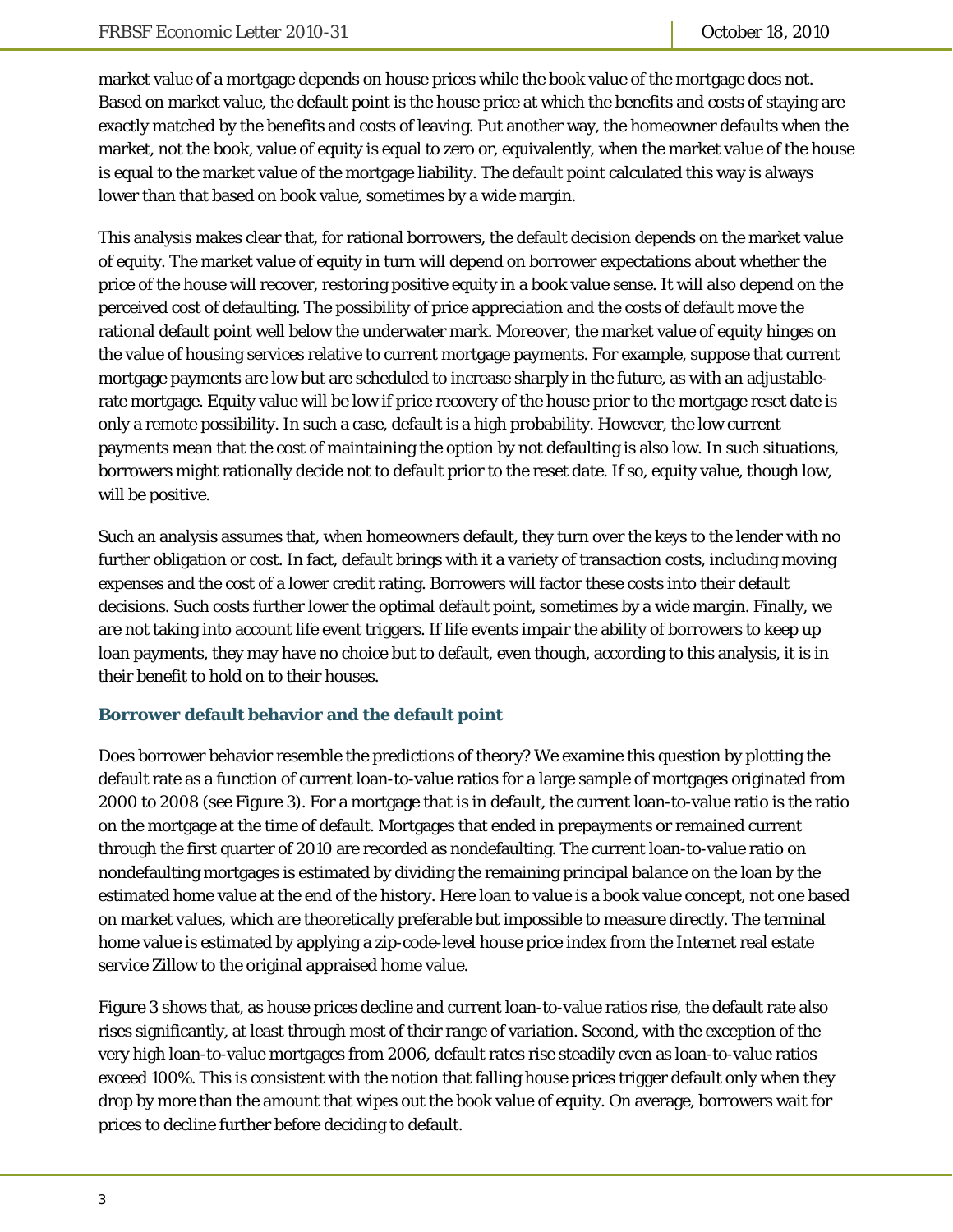Default rates actually fall somewhat for very high loan-to-value mortgages. This could be because most borrowers face only moderate default costs and, if they plan to default at all, they do so before loan to value climbs too high. Borrowers who do not default even as loan to value continues to rise may be different from typical borrowers in that they perceive that their default costs are very high.

The figure also makes clear that house price changes alone are not the sole predictor of default. A literal interpretation of the default models described here would hold that all borrowers should strategically default



when the value of a house drops below a borrower's default point. Above this point, no borrower should default. Yet Figure 3 shows positive, though admittedly small, default rates for low loan-to-value loans. The highest default rate is just over 20%, which is for underwater mortgages originated in 2006.

#### **Conclusion**

In this *Economic Letter*, we describe the economic theory detailing how changes in house prices lead to changes in the probability of default. With about 20% of residential property owners underwater on their mortgages, understanding this relationship is vital. One of the key lessons from this area of research is that analysts must be careful in calculating the precise default point on mortgages. We should not expect a discrete jump in default rates once house prices fall to the threshold at which home value equals the remaining book balance on the mortgage. The rational default point depends on a borrower's expectations regarding future house price changes and perceived default costs. Barring life events, borrowers are likely to stay in their houses until they are well beyond the book value underwater mark. Actual default data confirm many of these ideas. However, more work is needed on this subject. Many borrowers default when they seemingly have no rational incentive to do so, while other borrowers stay current on loans that appear to be irretrievably underwater.

#### *[John Krainer i](http://www.frbsf.org/economics/economists/staff.php?jkrainer)s a senior economist at the Federal Reserve Bank of San Francisco.*

*Stephen LeRoy is a professor emeritus at the University of California, Santa Barbara, and a visiting scholar at the Federal Reserve Bank of San Francisco.* 

#### **References**

- Krainer, John, Stephen LeRoy, and Munpyung O. 2009. "Mortgage Valuation and Mortgage Default." FRBSF working paper 2009-20. http://www.frbsf.org/publications/economics/papers/2009/wp09-20bk.pdf
- Merton, Robert. 1974. "On the Pricing of Corporate Debt: The Risk Structure of Interest Rates." *The Journal of Finance* 29(2), pp. 449–470. http://www.jstor.org/stable/2978814

Thaler, Richard. 2010. "Underwater, But Will They Leave the Pool?" *New York Times*, January 23.